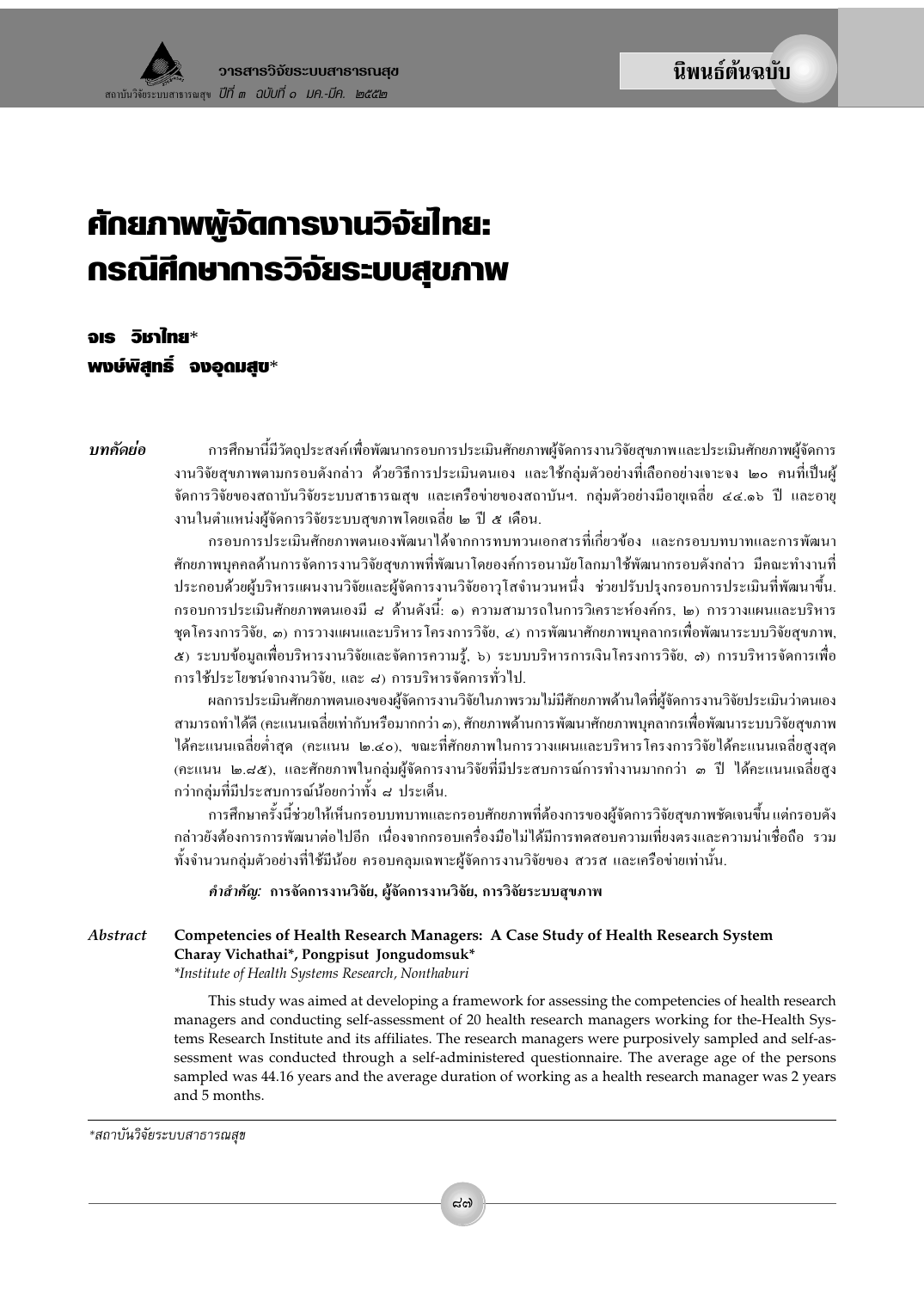The self-assessment framework was developed by reviewing relevant documents. The Health Research Management Modules produced by WHO were considered as providing the conceptual framework for drafting the self-assessment questionnaire, which was later improved by the working group comprising a number of experienced health research managers. The self-assessment framework included eight domains of competencies as follows: 1) organization analysis; 2) research program planning and management; 3) research project planning and management; 4) capacity-building of the health research system; 5) information system for research and knowledge management; 6) financial management system for research projects; 7) management for research utilization; and 8) general management.

Results show no competency domain was assessed as good or best (average score equal to or more than 3). Competency for capacity-building of the health research system was scaled as the poorest (2.40), while the competency of research project planning and management was scored as the highest (2.67). The average score of every domain was higher for more experienced health research managers (over 3 years of working in this position) than for the less experienced ones (less than 3 years' experience).

This study helped to identify clearer roles and competencies of health research managers. However, the competency framework needs improvement since its validity and reliability have not been tested, and the number of subjects sampled in this study was small.

Key words: research management, research manager, health systems research

**ภูมิหลังและเหตุผล**<br>ารจัดการงานวิจัยหรือการบริหารจัดการงานวิจัย ค่อนข้าง<br>เป็นประเด็นใหม่ในแวดวงวิชาการและการวิจัยของ ประเทศไทย. ได้มีการกล่าวถึงมากหลังการจัดตั้งสำนักงาน ึกองทุนสนับสนุนการวิจัย (สกว.) และสถาบันวิจัยระบบ สาธารณสุข (สวรส.)<sup>(๑)</sup> ว่าการจัดการงานวิจัยนั้นมีความหมาย มากกว่าการบริหารจัดการทุนวิจัยของหน่วยให้ทุนวิจัย หรือ การบริหารโครงการวิจัยที่ได้รับทนสำหรับนักวิจัย.

วิจารณ์ พานิช จัดแบ่งการจัดการงานวิจัยออกเป็นขั้น ตอนที่ซ้อนเหลื่อมกัน ๓ ขั้นคือ (๑) การจัดการต้นทาง โดย เน้นที่การตั้งโจทย์วิจัย ด้วยการมีส่วนร่วมของนักวิจัยและผู้มี ส่วนเกี่ยวข้องโดยเฉพาะ "ผู้ใช้" ผลงานวิจัย. (๒) การจัดการ ึกลางทาง เป็นการจัดการระหว่างการทำงานวิจัย โดยใช้แนวคิด "ช่วยกันทำให้ได้ผลสำเร็จ" มากกว่า "การจับผิด", และ (๓) การจัดการปลายทาง เป็นการจัดการเพื่อนำผลการวิจัยไปสู่ การใช้ประโยชน์<sup>(๑)</sup>. ส่วนผู้ที่มีความรู้และทักษะในการจัดการ งานวิจัยเรียกว่า "ผู้จัดการงานวิจัย" ซึ่งต้องการความสามารถ ทางด้านวิชาการพอๆ กับความสามารถในการจัดการ<sup>(๑)</sup> เพราะ กลุ่มเป้าหมายที่ต้องทำงานด้วยมีทั้งผู้ใช้งานวิจัยรวมถึงผู้ กำหนดนโยบายในระดับต่างๆ นักวิจัยและนักวิชาการในสาขา ต่างๆ รวมทั้งภาคประชาสังคม. ดังนั้น ความสามารถทางด้าน วิชาการของผู้จัดการงานวิจัยต้องมีมากพอที่จะสื่อสารกับนัก วิจัยและติดตามโครงการต่างๆ ได้อย่างมีประสิทธิภาพ.

ในอดีตและปัจจุบัน นักวิจัยและองค์กรวิจัยส่วนใหญ่ คุ้นชินการทำวิจัยและบริหารจัดการงานวิจัยไปพร้อมกัน. แต่ เมื่อความต้องการงานวิจัยมีเพิ่มขึ้นทั้งในแง่จำนวนและประเด็น ความต้องการจัดการงานวิจัยจึงเพิ่มขึ้น. ขณะที่การพัฒนานัก วิจัยมีแบบแผนและทางเลือกที่ชัด แต่การพัฒนาบุคลากรการ จัดการงานวิจัยยังคลุมเครือในประเด็นบทบาทและศักยภาพ บุคลากรที่ทำหน้าที่. การศึกษาครั้งนี้จึงดำเนินขึ้นเพื่อ พัฒนากรอบการประเมินศักยภาพผู้จัดการงานวิจัยระบบสุขภาพ และประเมินศักยภาพผู้จัดการงานวิจัยระบบสุขภาพตาม กรอบการประเมินดังกล่าว โดยหวังว่าผลการศึกษาจะทำให้ ความเข้าใจเกี่ยวกับบทบาทและความต้องการการพัฒนา ์ศักยภาพผู้จัดการงานวิจัยระบบสุขภาพชัดเจนมากขึ้น.

# ระเบียบวิธีสี่กางา

การศึกษาครั้งนี้ดำเนินเป็น ๒ ขั้นตอน

๑. พัฒนากรอบการประเมินศักยภาพผู้จัดการงานวิจัย โดยการทบทวนวรรณกรรม ด้วยวิธี ค้นหาง่าย ๆ ร่วมกับวิธี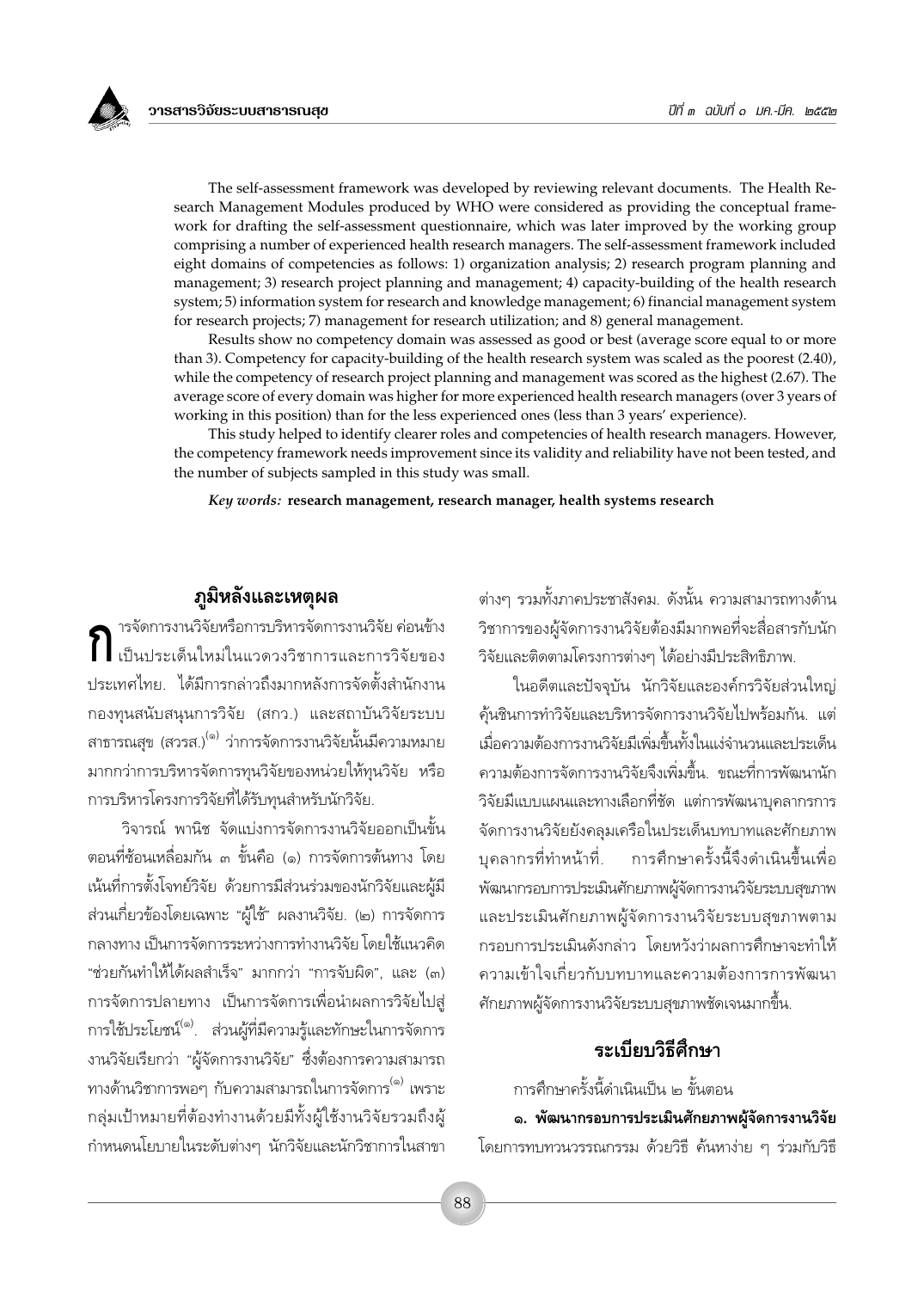วิทยาศาสตร์โดยตรง และการประชุมระดมสมองผู้เชี่ยวชาญ.

**๒.ประเมินศักยภาพผู้จัดการงานวิจัย** โดยให้ผู้จัดการงาน วิจัยกล่มตัวอย่างประเมินตนเอง ในแบบประเมินที่พัฒนาขึ้น โดยอิงกรอบการประเมินในข้อ ๑. แบ่งคะแนนในการประเมิน เป็น ๔ ระดับ คือ ๑ = ทำไม่ได้, ๒ = ทำได้แต่ไม่ดีนัก, ๓ = ้ทำได้ดี, และ ๔ = ทำได้ดีมาก. การประเมินทำในช่วงเดือน สิงหาคม-กันยายน ๒๕๕๑

คัดเลือกกลุ่มตัวอย่างผู้จัดการงานวิจัยอย่างจำเพาะ เจาะจงจากผู้จัดการงานวิจัยของสถาบันวิจัยระบบสาธารณสุข และเครือข่ายนักวิจัยของสถาบันฯ อีก ๑๐ แห่ง รวมกลุ่ม ตัวอย่างจำนวน ๒๐ คน.

# ผลการศึกษา

#### ศักยภาพผู้จัดการงานวิจัย

ผลการทบทวนวรรณกรรมโดยใช้คำหลักในการค้นหา ประกอบด้วยผู้จัดการงานวิจัย, การบริหารจัดการงานวิจัย และ การทำวิจัย โดยใช้วิธีวิทยาศาสตร์โดยตรง, ได้พบวรรณกรรม ู้ที่เกี่ยวข้องจำนวน ๕, ๔๐ และ ๓ บทความตามลำดับ. ใน จำนวนนี้มีเพียง ๕ บทความที่พอสะท้อนภาพบทบาทของผู้ จัดการงานวิจัย. เมื่อใช้ Google ค้นหาโดยใช้คำหลักคือ job description + research manager  $\text{I}$  at job description + research management ทำให้ได้ข้อมูลเกี่ยวกับ ดุณสมบัติของผู้จัดการงานวิจัยที่มีการประกาศรับสมัคร ้จำนวนหนึ่ง ประกอบการพัฒนาความชัดเจนเรื่องบทบาทและ กรอบการประเมินศักยภาพผู้จัดการงานวิจัย. ทั้งนี้เอกสารที่ เสนอกรอบบทบาทและศักยภาพบุคลากรที่ทำหน้าที่จัดการ งานวิจัยสุขภาพได้ชัดเจนและครอบคลุม คือ "Health Research Management Modules" ที่พัฒนาโดยองค์การ อนามัยโลก.

สถาบันวิจัยระบบสาธารณสุขแต่งตั้งคณะทำงานขึ้น ึ คณะหนึ่ง ประกอบด้วยผู้บริหารแผนงานวิจัยและผู้จัดการ งานวิจัยอาวุโสจำนวนหนึ่ง ทำหน้าที่พิจารณาข้อมูลทั้งหมด และเอกสารการจัดการงานวิจัยสุขภาพขององค์การอนามัยโลก และพัฒนากรอบการประเมินศักยภาพผู้จัดการงานวิจัยขึ้น ซึ่ง สะท้อนความต้องการศักยภาพผู้จัดการงานวิจัยแต่ละด้าน. ้คณะทำงานยังได้พัฒนาข้อคำถามเพื่อให้ผู้จัดการงานวิจัย ประเมินศักยภาพตนเองในแต่ละด้าน...จำนวนข้อคำถามแต่ละ ด้านมีไม่เท่ากัน มีตั้งแต่ ๕-๑๐ ข้อ รวมข้อคำถามทั้งหมด ๖๐ ข้อ. ศักยภาพผู้จัดการงานวิจัยทั้ง ๘ ด้านประกอบด้วย

๑. ความรู้ความสามารถในการวิเคราะห์องค์กร (คำถาม ๕ ข้อ).

๒. การวางแผนและบริหารชุดโครงการวิจัย (คำถาม ๙ ขี่อ)

.๓. การวางแผนและบริหารโครงการวิจัย (คำถาม ๑๐ ข้อ).

๔. การพัฒนาศักยภาพเพื่อการพัฒนาระบบวิจัยสุขภาพ (คำถาม ๗ ข้อ).

ี ๕. ระบบข้อมูลเพื่อการบริหารงานวิจัยและการจัดการ ความรู้ (คำถาม ๘ ข้อ).

๖. ระบบบริหารการเงินโครงการวิจัย (คำถาม ๑๕ ข้อ).

.๗. บริหารจัดการเพื่อการใช้ประโยชน์งานวิจัย ( คำถาม ๖ ข้อ)

ี ๘. บริหารจัดการทั่วไป (คำถาม ๑๐ ข้อ).

มีการนำคำถามไปทดสอบเพื่อปรับปรุงและเพิ่มความ เข้าใจกับผู้ตอบมากขึ้น. จากนั้นนำผลการทดสอบมาใช้ร่วม กับการพิจารณาในคณะทำงานเพื่อปรับแก้คำถามให้มีความ เข้าใจมากยิ่งขึ้น แต่ไม่มีการทดสอบความเที่ยงตรง และความ น่าเชื่อถือ

#### ศักยภาพผู้จัดการงานวิจัย

#### ข้อมูลทั่วไป

ึกลุ่มตัวอย่างผู้จัดการงานวิจัยระบบสุขภาพ มีอายุเฉลี่ย ๔๔.๑๖ ปี และทำงานเป็นผู้จัดการงานวิจัยเฉลี่ย ๒ ปี ๕ เดือน เป็นผู้หญิงมากกว่าผู้ชายเกือบ ๒ เท่า (หญิง: ชาย เท่ากับ ๑.๙.๑) และร้อยละ ๙๐ จบการศึกษาในระดับปริญญาโทขึ้นไป มีร้อย ละ ๓๕ ที่จบการศึกษาในระดับปริญญาเอก โดยมีผู้จัดการ งานวิจัยบางคนที่มีการศึกษาในระดับปริญญาตรีหรือโท ใน สาขาที่ไม่เกี่ยวข้องกับด้านสุขภาพโดยตรง.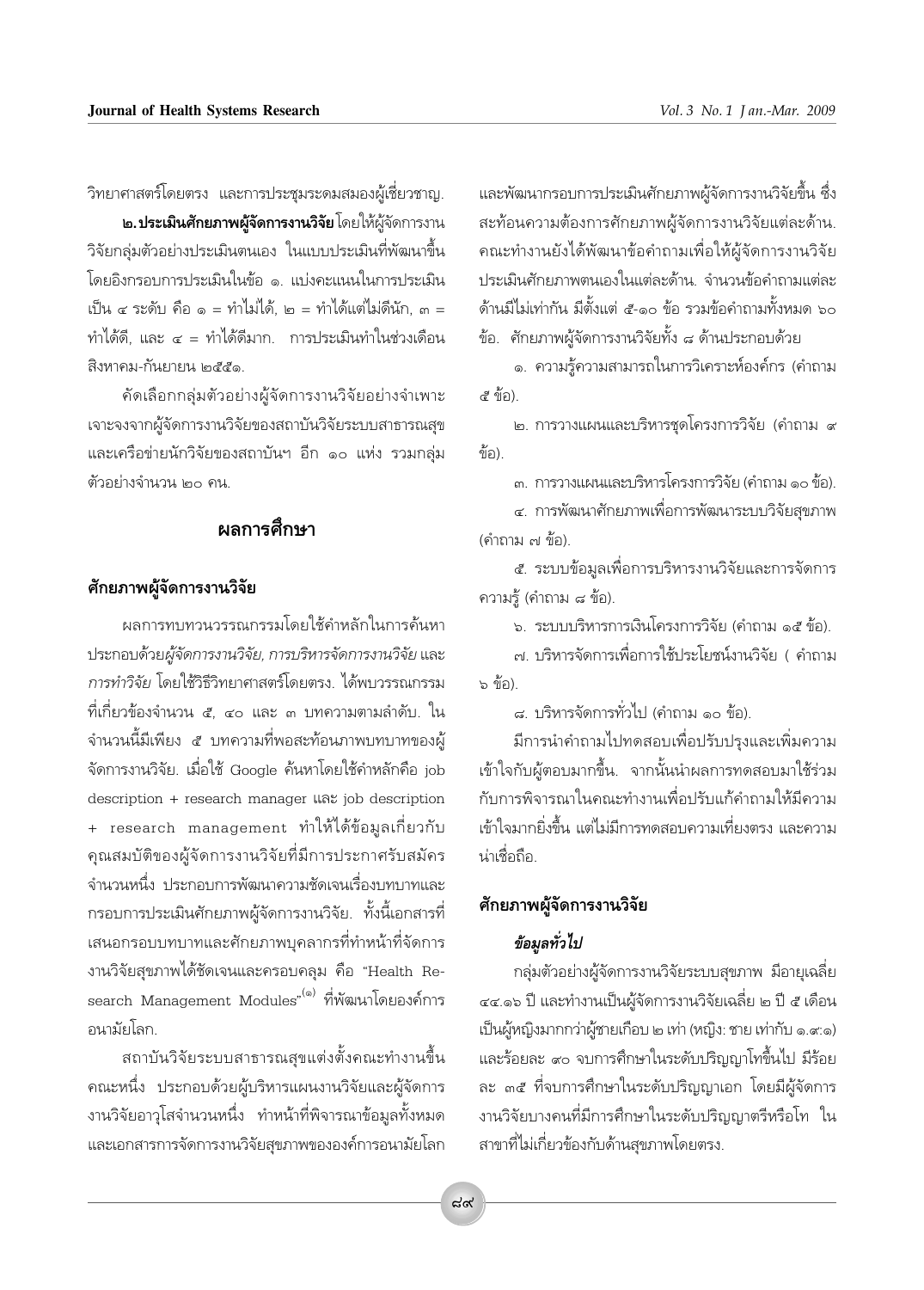วารสารวิจัยระบบสาธารณสข





#### ศักยภาพผู้จัดการงานวิจัย

่ ผลการประเมินศักยภาพตนเองของผู้จัดการงานวิจัย ที่ ช่วงค่าความเชื่อมั่นร้อยละ ๙๕ ได้ค่าเฉลี่ยคะแนนประเมิน แต่ละด้านแสดงดังแผนภูมิที่ ๑. ในภาพรวมไม่มีศักยภาพ ด้านใดที่ผู้จัดการงานวิจัยประเมินว่าตนเองสามารถทำได้ดี (คะแนนเฉลี่ยเท่ากับหรือมากกว่า ๓) ศักยภาพด้านการพัฒนา ้ศักยภาพเพื่อพัฒนาระบบวิจัยสุขภาพได้คะแนนเฉลี่ยต่ำสุด (คะแนน ๒.๔๐) ซึ่งได้คะแนนใกล้เคียงกับศักยภาพการ จัดการระบบข้อมูลและการจัดการความรู้ (คะแนน ๒.๔๑) ขณะที่ศักยภาพในการวางแผนและบริหารโครงการวิจัยได้ คะแนนเฉลี่ยสูงสุด (คะแนน ๒.๘๕).

เมื่อพิจารณาแยกกลุ่มผู้จัดการงานวิจัยเป็น ๒ กลุ่มตาม อายุการทำงานในตำแหน่งดังกล่าว. กลุ่มแรกมีประสบการณ์ ไม่เกิน ๓ ปี (จำนวน ๑๔ ราย). กลุ่มที่ ๒ มีประสบการณ์เกิน ิ ๓ ปีขึ้นไป (จำนวน ๖ ราย) พบว่าศักยภาพของผู้จัดการงาน วิจัยที่มีประสบการณ์มากกว่า ๓ ปี ได้คะแนนเฉลี่ยมากกว่า

| รวมทั้งสองกลุ่ม                                     | กลุ่มประสบการณ์<br>น้อยกว่า ๑ ปี     | กลุ่มประสบการณ์<br><sub>ด ปีขึ</sub> ้นไป                                                                                                                                                                                                                                                                                                                                                                       | ์ศักยภาพ |
|-----------------------------------------------------|--------------------------------------|-----------------------------------------------------------------------------------------------------------------------------------------------------------------------------------------------------------------------------------------------------------------------------------------------------------------------------------------------------------------------------------------------------------------|----------|
| ความรู้ความสามารถในการวิเคราะห์องค์กร               |                                      | <u>   ම, ඊ. ර, ග, ය, ල, ග, ය, ර, ග, ල, ග, ග, ය, ල, ර, ග, ර, ර, ග, ර, ග, ර, ග, ර, ග, ර, ල, ග, ර, ල, ග, ර, ල, ග, ර,</u>                                                                                                                                                                                                                                                                                           |          |
| การวางแผนและบริหารชุดโครงการวิจัย                   |                                      | <u> b,bb)</u> , o.ෆිແ, ඉ.ແແ, ග.ය්ෂි b,යේෂ, o.ඉග, b,bෆ), ග.oo b,bය, o.bග, ඉ.ແແ, ග.ය්ෂි                                                                                                                                                                                                                                                                                                                           |          |
| การวางแผนและบริหารโครงการวิจัย                      |                                      | ම.ය.ඉ. o.ය.ය., ඉ.ය.o., ගඊo   ම61 හි. oඊlම, 1ම.ගo, ගoo   මය.ඊ. o.ය.o, ඉ. ය.o., ගbo                                                                                                                                                                                                                                                                                                                               |          |
| การพัฒนาศักยภาพเพื่อพัฒนาระบบวิจัยสุขภาพ            |                                      | \ ග.ග , o.ය ෆ, ඉ.ෆුඉ, ග.\ ගෙදි   ගb ය', o.ය ය , k , ග. ගය   ග.ය ර, o.ය ය', ඉ.ෆුඉ, ග.\ ගුව                                                                                                                                                                                                                                                                                                                       |          |
| ระบบข้อมูลเพื่อการบริหารงานวิจัยและการจัดการความรู้ |                                      | $\omega$ . $\sigma$ , o. $\sigma$ o, $\sigma$ . $\sigma$ , $\sigma$ , $\sigma$ , $\sigma$ , $\sigma$ , $\sigma$ , $\sigma$ , $\sigma$ , $\sigma$ , $\sigma$ , $\sigma$ , $\sigma$ , $\sigma$ , $\sigma$ , $\sigma$ , $\sigma$ , $\sigma$ , $\sigma$ , $\sigma$ , $\sigma$ , $\sigma$ , $\sigma$ , $\sigma$ , $\sigma$ , $\sigma$ , $\sigma$ , $\sigma$ , $\sigma$ , $\sigma$ , $\sigma$ , $\sigma$ , $\sigma$ , |          |
| ระบบบริหารการเงินโครงการวิจัย                       | $\omega$ . Eb. 0.bc, 0.c, $\omega$ . |                                                                                                                                                                                                                                                                                                                                                                                                                 |          |
| บริหารจัดการเพื่อการใช้ประโยชน์งานวิจัย             |                                      | <u>   ම, b ග, o, č   ම, ඉ, b ෆ, ග, ග, ග, ග, ග, c) ල, ග, c ග, c ග, b ෆ, c ෆ, c ෆ, c ෆ, ග, ග, ග, ග, ග, ග, ග, ග, ග, ග</u>                                                                                                                                                                                                                                                                                          |          |
| บริหารจัดการทั่วไป                                  | $\omega$ . (&, o.bd, o.d, c.oo       | $\omega$ , $\delta$ o, $\alpha$ o, $\omega$ , $\omega$ , $\omega$ , $\omega$ , $\omega$ , $\omega$ , $\omega$ , $\omega$ , $\omega$ , $\omega$ , $\omega$ , $\omega$ , $\omega$ , $\omega$ , $\omega$ , $\omega$ , $\omega$ , $\omega$ , $\omega$ , $\omega$ , $\omega$ , $\omega$ , $\omega$ , $\omega$ , $\omega$ , $\omega$ , $\omega$ , $\omega$ , $\omega$ , $\omega$ , $\omega$ , $\omega$ , $\omega$ ,   |          |

ี ตารางที่ ๑ ศักยภาพของผู้จัดการงานวิจัยกลุ่มต่าง ๆ แสดงโดยคะแนนเฉลี่ย ค่าเบี่ยงเบนมาตรฐาน ค่าต่ำสุด ค่าสูงสุด ที่ความเชื่อมั่นร้อยละ ៩๕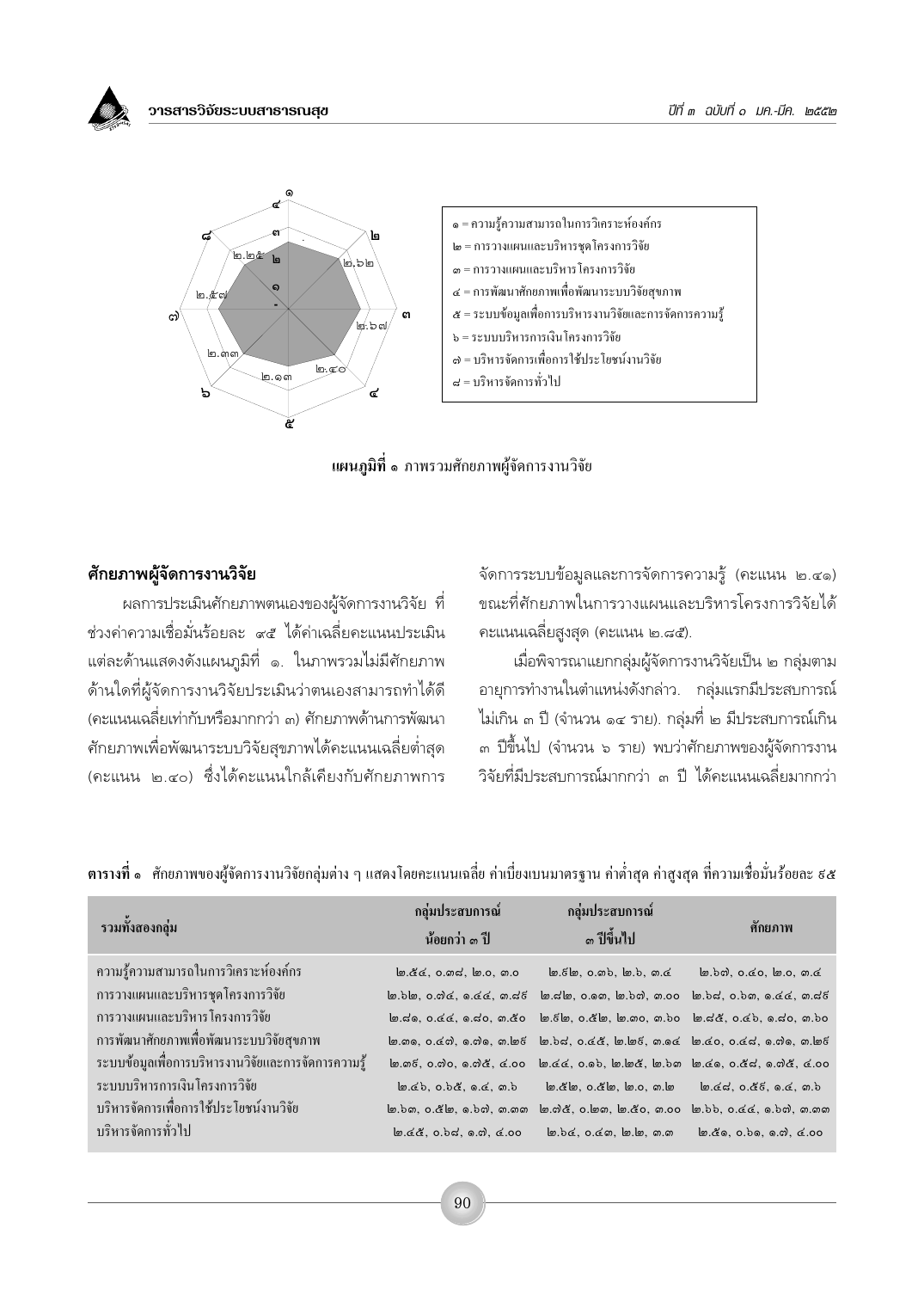ในทุกศักยภาพ (ตารางที่ ๑).

เมื่อพิจารณาเป็นประเด็นย่อยของศักยภาพแต่ละด้าน และแยกกลุ่มผู้จัดการงานวิจัยตามประสบการณ์การทำงาน การจัดการงานวิจัย สามารถสรุปผลการประเมินดังแสดงใน ตารางที่ ๒ - ๙.

โดยสรุป ผู้จัดการงานวิจัยประเมินว่าตนเองมีศักยภาพ

ในระดับระหว่างทำได้แต่ไม่ดี-ทำได้ดี (คะแนนเฉลี่ยระหว่าง ๒ และ ๓) ทั้ง ๘ ประเด็นศักยภาพ. คะแนนเฉลี่ยศักยภาพที่ ให้ต่ำ ๒ ประเด็น คือ การพัฒนาศักยภาพบุคคลเพื่อพัฒนา ระบบวิจัยสุขภาพ (คะแนนเฉลี่ย ๒.๔๐) และระบบข้อมูลเพื่อ บริหารงานวิจัยและจัดการความรู้ (คะแนนเฉลี่ย ๒.๔๑). ้ คะแนนเฉลี่ยศักยภาพสูง ๒ อันดับแรก แต่ก็ยังต่ำกว่าคะแนน

| <b>ตารางที่ ๒</b> ศักยภาพด้านความรู้ความสามารถในการวิเคราะห์องค์กรแบ่งได้เป็น ๒ กลุ่ม แสดงโดยคะแนนเฉลี่ย, ค่าเบี่ยงเบนมาตรฐาน, ค่าต่ำสุด, |  |  |
|-------------------------------------------------------------------------------------------------------------------------------------------|--|--|
| ้ค่าสงสด ที่ดัชนีความเชื่อมั่นร้อยละ ธ๕                                                                                                   |  |  |

| คำถาม                                                        | ี ประสบการณ์ ปี<br>น้อยกว่า ๓ | ประสบการณ์<br>์ ตั้งแต่ ๑ ปี่ขึ้นไป                                 | รวมทั้งสองกลุ่ม |
|--------------------------------------------------------------|-------------------------------|---------------------------------------------------------------------|-----------------|
| ึ๑ รู้และอธิบายเป้าหมาย ภารกิจ โครงสร้างองค์กรที่ปฏิบัติงาน  |                               | ග.ගය, o. & b, ග, c ග.bo, o. & &, ග, c ග. ගග, o. & o, ග, c           |                 |
| ๒ รู้และอธิบายระบบวิจัยสุขภาพของประเทศ                       |                               | ๒.๑๓, o.b๔, ๑, ๓ ๒.๘๐, o.๔๕, ๒, ๓ ๒.๒๒, o.b๗, ๑, ๓                  |                 |
| ี ๑ ออกแบบเครื่องมือวิเคราะห์ระบบวิจัยสุขภาพภายใน            |                               |                                                                     |                 |
| และภายนอกองค์กร                                              |                               | ด.สส. o.b«, ด. ด ๒.๔๐, o.๕๕, ๒. ๓ ด.สธ. o.bo, ด. ๓                  |                 |
| ๔ _ รู้และสามารถวิเคราะห์ SWOT ขององค์กรที่ปฏิบัติงาน        |                               | b.dd, o.bd, b, d m.do, o.dd, m, d b.d6, o.bo, b, d                  |                 |
| ่ ๕ ศึกษาโครงสร้างวิจัยระบบสุขภาพของประเทศต่างๆ และนำความรู้ |                               |                                                                     |                 |
| ที่ได้มาใช้เพื่อพัฒนาโครงสร้างและการทำงานขององค์กรตนเอง      |                               | <u>bo.oo, o. c</u> m, o, m bo. co, o. & &, bo, m bo.oo, o. da, o, m |                 |

ี **ตารางที่ ๓** ศักยภาพด้านการวางแผนและบริหารชุดโครงการวิจัยแบ่งเป็น ๒ กลุ่ม แสดงโดยคะแนนเฉลี่ย ค่าเบี่ยงเบนมาตรฐาน ค่าต่าสุด ค่าสูงสุด ที่ดัชนีความเชื่อมั่นร้อยละ ธ&

|                  | คำถาม                                                                | <u> ประสบการณ์</u><br>น้อยกว่า ๑ ปี                                        | <b>์ ประสบการณ์</b><br>์ตั้งแต่ ๑ ปีขึ้นไป                              | รวมคำนวณทั้งสองกล่ม                                               |
|------------------|----------------------------------------------------------------------|----------------------------------------------------------------------------|-------------------------------------------------------------------------|-------------------------------------------------------------------|
|                  | ๑ ติดตามความก้าวหน้าสถานการณ์นโยบายที่รับผิดชอบ                      |                                                                            | $\omega$ . E. $\omega$ , o. o. i. e. $\omega$ , o. o. o. e. e. e. o. o. | $\omega$ , $\omega$ , $\omega$ , $\omega$ , $\omega$ , $\omega$   |
|                  | <u>ไต ติดตามความก้าวหน้าการวิจัยด้านนโยบายที่รับผิดชอบ</u>           |                                                                            | ๒.๕๐, ๐.๖๗, ๒, ๓ ๒.๘๐, ๐.๔๕, ๒, ๓                                       | lo.bol, o.co, lo, o                                               |
|                  | ำเริหารให้เกิดกระบวนการเพื่อกำหนดคำถามการวิจัย                       |                                                                            |                                                                         |                                                                   |
|                  | ้ การพัฒนางานวิจัย และการนำงานวิจัยไปใช้ประโยชน์                     | $\omega$ , $\delta$ , $\omega$ , $\delta$ , $\delta$ , $\delta$ , $\delta$ | <i>ရ</i> .oo, o.oo, <i>ရ</i> , ၈                                        | $\omega$ , $\omega$ , $\omega$ , $\omega$ , $\omega$ , $\omega$   |
|                  | ๔ พัฒนากรอบ/เกณฑ์การจัดลำดับความสำคัญประเด็นวิจัย                    | $m, m, \alpha, n, \alpha, n, \alpha$                                       | $\omega$ , go, o, c &, $\omega$ , $\omega$                              | $\omega$ , $\omega$ , $\omega$ , $\omega$ , $\omega$ , $\omega$   |
|                  | ๕ บริหารให้เกิดกระบวนการจัดลำดับความสำคัญประเด็นวิจัย                | $\omega$ , $\omega$ , $\alpha$ , $\alpha$ , $\alpha$ , $\alpha$            | <i>ရ</i> .oo, o.oo, <i>ရ</i> , ၈                                        | $\omega$ , $\omega$ , $\omega$ , $\omega$ , $\omega$ , $\omega$   |
|                  | <u>่</u> ๖ บริหารให้เกิดการยอมรับประเด็นวิจัยต่อผู้มีส่วนได้ส่วนเสีย | $m \, m \, d$ , $n \, o \, d$ , $n \, d$                                   | <u>bo.</u> 20, 0. oc &, bo, on                                          | $\omega$ , $\omega$ , $\omega$ , $\omega$ , $\omega$ , $\omega$   |
|                  | ี ๗ พัฒนาแผนงานเพื่อบริหารชุดโครงการวิจัย                            | $\omega$ . $d$ $d$ , $o$ . $d$ $d$ , $\omega$ , $d$                        | <u> lo, bo, o.໕໕, lo, ෨</u>                                             | $\omega$ . $\alpha$ d, o.dn, $\omega$ , d                         |
| ದ                | กำกับติดตามชุดโครงการวิจัยและประเมินความก้าวหน้า                     |                                                                            |                                                                         | ை. , o.ஸ். மே, c                                                  |
| $\vec{\epsilon}$ | ประเมินชุดโครงการวิจัยที่รับผิดชอบอย่างน้อยปีละครั้ง                 |                                                                            | b. ෆ්රී, o. ෆ්6, o, c b.bo, o. ඊරී, b, ග                                | $\omega$ . $\omega$ $\omega$ , o. $\omega$ $\alpha$ , o, $\alpha$ |
|                  |                                                                      |                                                                            |                                                                         |                                                                   |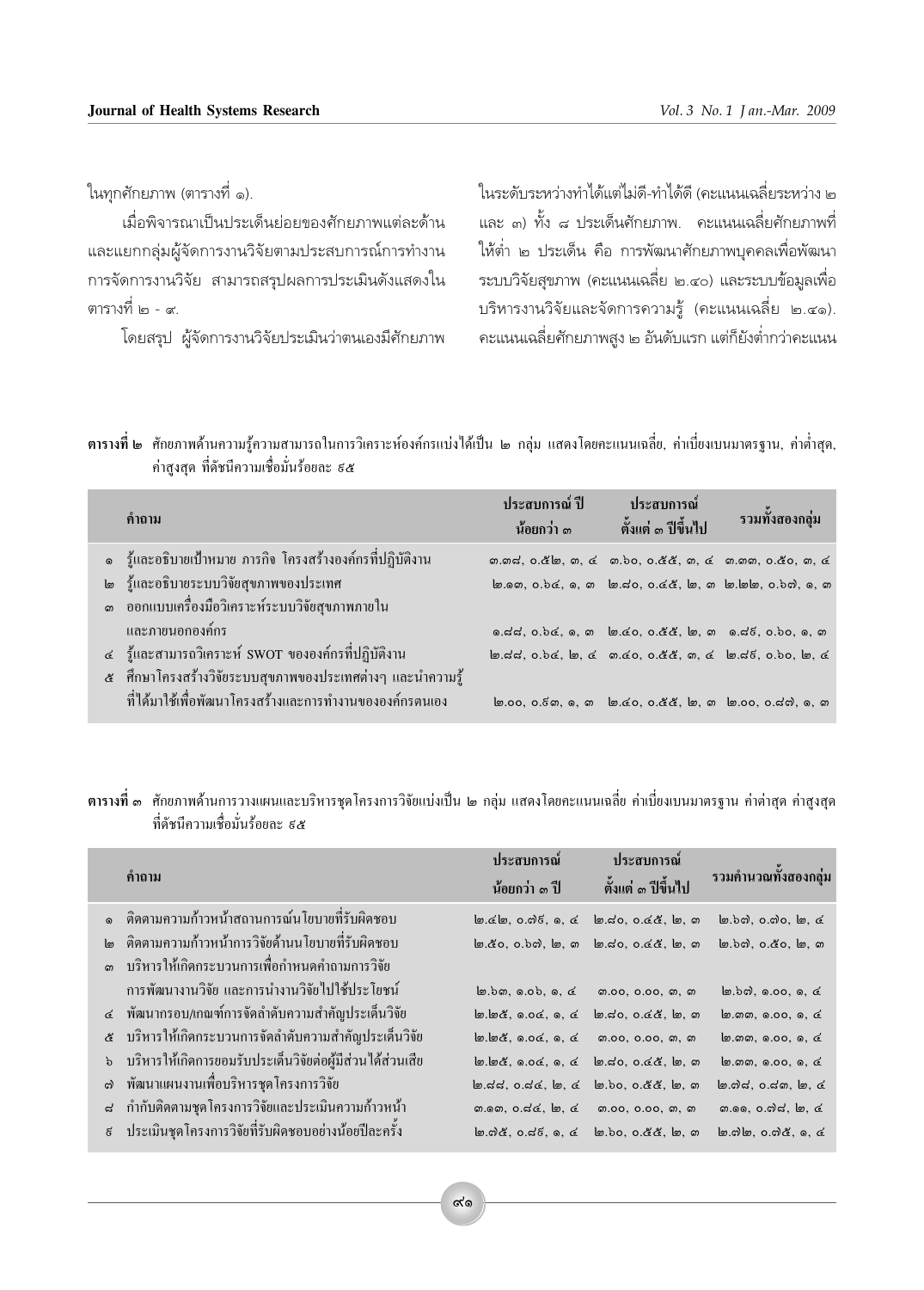

|                  | ้คำถาม                                                      | ประสบการณ์<br>น้อยกว่า ๓ ปี                                     | ประสบการณ์<br><sub>ด</sub> ปีขึ้นไป                                                                    | รวมคำนวณสองกลุ่ม                                     |
|------------------|-------------------------------------------------------------|-----------------------------------------------------------------|--------------------------------------------------------------------------------------------------------|------------------------------------------------------|
|                  | พัฒนากรอบประเด็นและความคาดหวังจากโครงการวิจัย               | $m.$ ඉග, $o.$ $\xi$ $\xi$ , ඉ, $\&$                             | <i>m</i> .oo, o.oo, <i>m</i> , <i>m</i>                                                                | (9.99, 0.50, 9, 6)                                   |
|                  | บริหารให้เกิดการพัฒนาโครงการ                                | $m$ . $m$ ದ, $o$ . $\alpha$ $\alpha$ , $m$ , $\alpha$           | <u>bo. &amp;,</u> o. ෆුo, bo, ෨                                                                        | $m \log q$ , o.b $m \log q$                          |
|                  | <u> ประเมินโครงการวิจัยและให้ข้อคิดเห็น</u>                 |                                                                 | (0.00, 0.00, 0.00, 0.00)                                                                               |                                                      |
|                  | กับนักวิจัยเพื่อการพัฒนาโครงการ                             |                                                                 |                                                                                                        |                                                      |
|                  | ๔ วิเคราะห์งบประมาณที่ระบุในโครงการ                         | $\omega$ . d.d., o. m &, $\omega$ , o m.oo, o. do, $\omega$ , d |                                                                                                        | $\omega$ . Eo, o. & a), $\omega$ , $\alpha$          |
|                  | ่ ๕ จัดให้มีการให้คำปรึกษานักวิจัยในการบริหารงบประมาณ       |                                                                 | $\omega$ . $\alpha$ o, o. $\epsilon$ s, o, $\alpha$ $\omega$ . $\alpha$ o, o. $\alpha$ o, $\omega$ , o | $\omega$ . co, o. $\alpha$ c, o, c                   |
|                  | ที่สอดคล้องกับหลักเกณฑ์ของหน่วยงานผู้ให้ทุน                 |                                                                 |                                                                                                        |                                                      |
|                  | ึ่ง ให้คำปรึกษานักวิจัยในประเด็นอื่น ๆ                      | $m, d, d, o, d, o, d$ $m.$ 00, 0.00, $m, m$                     |                                                                                                        | $\omega$ . Eo, o. od, o, d                           |
|                  | บริหารให้เกิดการควบคุมคุณภาพงานวิจัย/จริยธรรม               |                                                                 | $\omega$ .ෆ් $\alpha$ , ග.ගේ, ග, $\alpha$ ග.oo, ග. $\alpha$ ග, $\omega$ , $\alpha$                     | $\omega$ . $\omega$ , $\omega$ , $\omega$ , $\omega$ |
|                  | ิการกำกับติดตามงานวิจัยด้วยเครื่องมือที่หลากหลาย            |                                                                 | <u>b.b&amp;, o.db, b, m b.do, o.do, b, m</u>                                                           | $\omega$ . no, o. o. $d$ , $\omega$ , $\omega$       |
| $\tilde{\kappa}$ | ้ บริหารให้เกิดการมีส่วนร่วมตั้งแต่เริ่มแรกของโครงการวิจัย  |                                                                 | $\omega$ .bo, o. $\delta\omega$ , o, o o. $\alpha$ o, o.o, o, o, o                                     | $\omega$ .do, o.go, o, d                             |
|                  | ๑๐   ค้นหากลุ่มเป้าหมายเพิ่มเติมและบริหารให้เกิดมูลค่าเพิ่ม |                                                                 | <u>b.b&amp;, o.do, o, m b. co, o.do, b, m</u>                                                          | lo. mo, o.bd, o, m                                   |

ี ตารางที่ ๔ ศักยภาพด้านการวางแผนและบริหาร โครงการวิจัย แบ่งเป็น ๒ กลุ่ม โดยอาศัยคะแนนเฉลี่ย ค่าเบี่ยงเบนมาตรฐาน ค่าต่ำสุด ค่าสูงสุด ที่ ดัชนีความเชื่อมั่นร้อยละ ៩๕

ี ตารางที่ ๕ ศักยภาพด้านการพัฒนาศักยภาพเพื่อการพัฒนาระบบวิจัยสุขภาพ แบ่ง ๒ กลุ่ม โดยคะแนนเฉลี่ย ค่าเบี่ยงเบนมาตรฐาน ค่าต่ำสุด ค่าสูงสุด ที่ดัชนีความเชื่อมั่นร้อยละ ៩๕

|    | คำถาม                                                  | ประสบการณ์<br>น้อยกว่า ๑ ปี (sd, min,<br>max) $\vec{\eta}$ g &% CI       | <b>์</b> ประสบการณ์<br>ตั้งแต่ ๓ ปีขึ้นไป (sd, min,<br>max) $\vec{\eta}$ $\xi \ll \%$ CI | รวมคำนวณสองกลุ่ม<br>(sd, min, max)<br>ที่ ธ $\alpha\%$ CI |
|----|--------------------------------------------------------|--------------------------------------------------------------------------|------------------------------------------------------------------------------------------|-----------------------------------------------------------|
|    | ๑ ประเมินความต้องการการพัฒนาศักยภาพตนเอง               | $\omega$ , $\delta$ $\omega$ , $\alpha$ , $\alpha$ , $\alpha$ , $\alpha$ | <i>m.</i> 00, 0.00, <i>m</i> , <i>m</i>                                                  | $\omega$ . $\omega$ o, o. $\delta$ d, $\omega$ , o        |
| lm | บริหารจัดการให้เกิดการพัฒนาศักยภาพที่ขาดด้วยตนเกง      | $\omega$ . co, o. od, $\omega$ , co                                      | <i>m</i> .oo, o.oo, <i>m</i> , <i>m</i>                                                  | $\omega$ , bo, o. $\omega$ o, $\omega$ , o.               |
| ഩ  | เรียนรู้และพัฒนาตนเองอย่างต่อเนื่อง                    | ග.00, 0.6ක, ๒, ๔                                                         | <i>ග</i> .co. o.ෆ. ග. ෬                                                                  | ග.ඉo, o.ය්ය, lo, <u>c</u>                                 |
|    | ๔ ประเมินความต้องการการพัฒนาผู้ใช้ประโยชน์จากงานวิจัย  | <u>b, b&amp;, o.do, o, m</u>                                             | <i>m.</i> 00, 0.00, <i>m</i> , <i>m</i>                                                  | $\omega$ . co, o.do, o, o                                 |
|    | ้ เพื่อสนับสนุนให้เกิดการใช้งานวิจัยในการตัดสินใจ      |                                                                          |                                                                                          |                                                           |
|    | ่ ๕ บริหารจัดการให้เกิดการพัฒนาศักยภาพการใช้ข้อมูล และ | $\omega$ . ගය, o.ෆ් $\alpha$ , ග, ග                                      | <i>m.</i> 00, 0.00, <i>m</i> , <i>m</i>                                                  | lග.໕o, o.ෆි , ඉ, ෨                                        |
|    | ิสนับสนุนให้เกิดพฤติกรรมการใช้ข้อมูลในผู้ใช้งานวิจัย   |                                                                          |                                                                                          |                                                           |
|    | ้ ประเมินความต้องการและบริหารให้เกิดการพัฒนานักวิจัย   | $\omega$ , $\omega$ , $\omega$ , $\omega$ , $\omega$ , $\omega$          | <i>ග</i> .co. o.ෆ. ග. අ                                                                  | $\omega$ .60, 0.56, 0, 6                                  |
|    | บริหารจัดการให้มีการประเมินสังคมต่อความต้องการ         | <u>ெலிஃ, o.ல். ஒ. ம</u>                                                  | lo. ඊo, o. ෆி , lo, ෨                                                                    | 6.50, o. <i>&amp;c</i> ), 6, ග                            |
|    | ใช้ข้อมูลการวิจัยด้านสุขภาพ                            |                                                                          |                                                                                          |                                                           |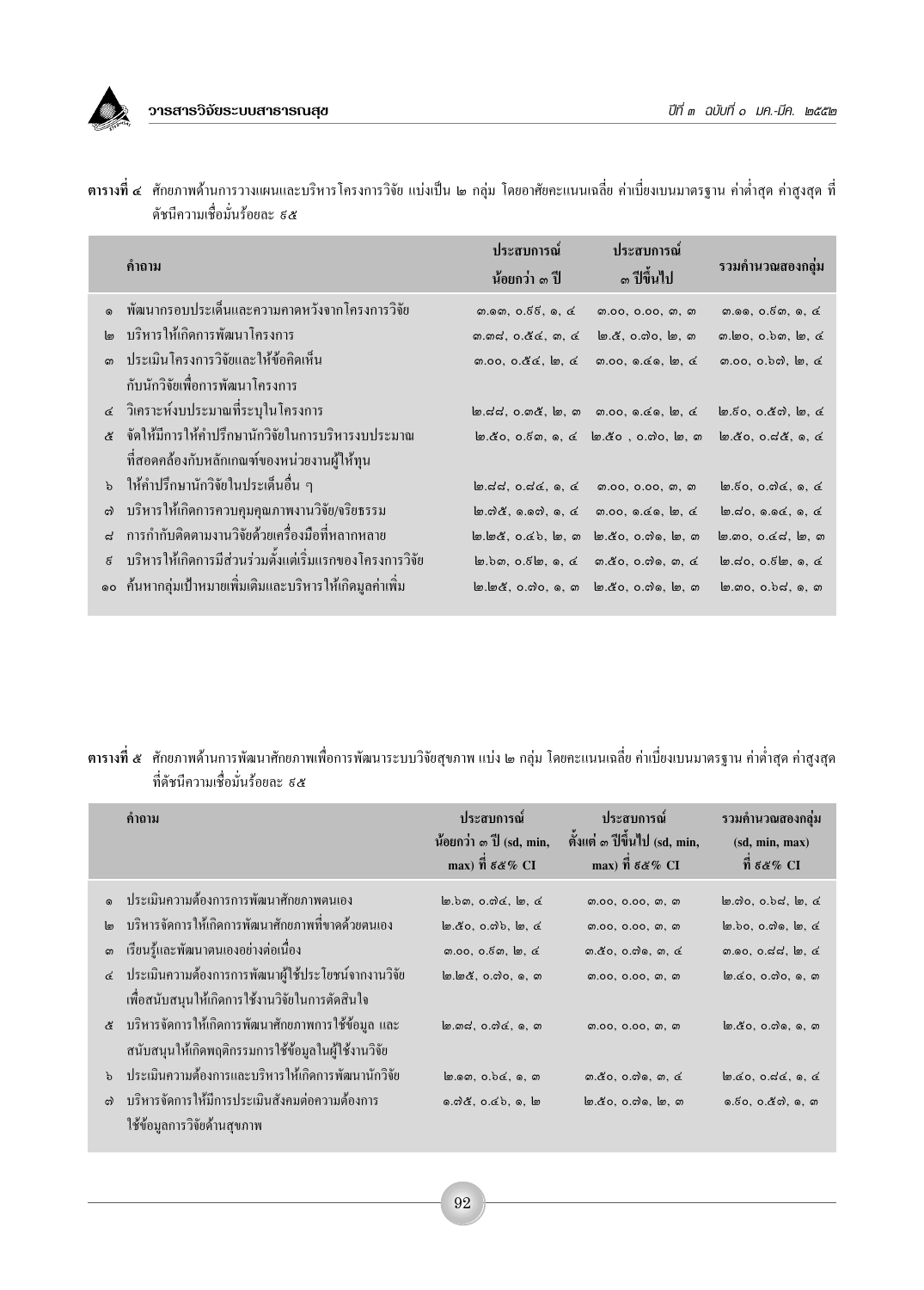|          | คำถาม                                                      | ประสบการณ์<br>น้อยกว่า ๑ ปี                                   | ประสบการณ์<br>์ตั้งแต่ ๑ ปีขึ้นไป       | รวมคำนวณสองกลุ่ม                                                  |
|----------|------------------------------------------------------------|---------------------------------------------------------------|-----------------------------------------|-------------------------------------------------------------------|
|          | ๑ บริหารจัดการข้อมูลเพื่อสนับสนุนงานวิจัย                  | $\omega$ . $\omega$ , o. $\delta\omega$ , $\omega$ , $\omega$ | <u>bo.໕o, o.๗෧, bo, ෨</u>               | $\omega$ . co. o. dc. o. c                                        |
| ๒        | ประเมินและวิเคราะห์ความรู้เพื่อ                            | $\omega$ . co, o. o.), $\omega$ , c                           |                                         | $\omega$ , bo, o.dd, $\omega$ , d                                 |
|          | จัดทำ knowledge mapping                                    |                                                               |                                         |                                                                   |
|          | ึด พัฒนาให้เกิดระบบสนับสนุนบุคลากรในองค์กรเข้าถึง          | $\omega$ , &o, o.ab, $\omega$ , &                             | <i>m.</i> 00, 0.00, <i>m</i> , <i>m</i> | $\omega$ . co, o. bo), $\omega$ , c                               |
|          | แหล่งความรู้ภายในและภายนอกองค์กร                           |                                                               |                                         |                                                                   |
|          | ๔ เปลี่ยน tacit knowledge ในองค์กรเป็น explicit knowledge  | $\omega$ , bo, o. $\epsilon$ $\omega$ , $\omega$ , $\alpha$   | <i>m.</i> 00, 0.00, <i>m</i> , <i>m</i> | $\omega$ . $\omega$ o, o. $\alpha$ $\omega$ , $\omega$ , $\alpha$ |
|          | ๕ พัฒนาความรู้ใหม่จากความรู้ที่มีเพื่อสนับสนุน             | $\omega$ . $m$ d, $o$ . $m$ d, $\omega$ , d                   | <u>bo. ඊ</u> o, o.ෆි ෙ, bo, ෨           | $\omega$ . $\alpha$ o, o. $\omega$ o, $\omega$ , $\alpha$         |
|          | การพัฒนการบริหารงานวิจัย                                   |                                                               |                                         |                                                                   |
|          | ึ่ง วิเคราะห์วัฒนธรรมองค์กรที่มีผลต่อการเรียนรู้/ใช้ข้อมูล | ๒.๖๓, ๐.๗๔, ๒, ๔                                              | lo.00, 0.00, lo, lo                     | $\omega$ . co, o. oo, $\omega$ , c                                |
| $\omega$ | ทำงานร่วมกับองค์กรต่างประเทศเพื่อใช้ข้อมูลวิจัยร่วมกัน     | $\omega$ . co, o. $\epsilon$ o, o, c                          | lo.00, 0.00, lo, lo                     | $\omega$ . co. o. dc. o. c                                        |
|          | ิ ประสานและทำงานร่วมกับองค์กรต่างประเทศเพื่อพัฒนา          | $\omega.$ 00, $0.05, 0, 0$                                    | lo.00, 0.00, lo, lo                     | $\omega$ ,00, 0.0 $\alpha$ , 0, $\alpha$                          |
|          | และใช้ข้อบลงาบวิจัยร่วบกับ                                 |                                                               |                                         |                                                                   |

ตารางที่ ๖ ศักยภาพด้านการพัฒนาระบบข้อมูลเพื่อการบริหารงานวิจัยและการจัดการความรู้ แบ่ง ๒ กลุ่มโดยคะแนนเฉลี่ย ค่าเบี่ยงเบนมาตรฐาน<br>ค่าต่ำสุด ค่าสูงสุด ที่ดัชนีความเชื่อมั่น ร้อยละ ៩๕

### ี ตารางที่ ๗ ศักยภาพด้านระบบบริหารการเงินโครงการวิจัย

| คำถาม                                                                                 | ประสบการณ์<br>น้อยกว่า ๑ ปี                                     | ประสบการณ์<br>้ตั้งแต่ ๑ ปีขึ้นไป       | รวมคำนวณสองกลุ่ม                                                |
|---------------------------------------------------------------------------------------|-----------------------------------------------------------------|-----------------------------------------|-----------------------------------------------------------------|
| ๑ วิเคราะห์การเงินและ flow การเงินของโครงการ/ชุดโครงการ                               | m, m, c, 6, 6, 6, 6                                             | lo.00, 0.00, lo, lo                     | $\omega$ , $\omega$ , $\omega$ , $\omega$ , $\omega$ , $\omega$ |
| ๒ บริหารระบบการเงินโครงการเพื่อความโปร่งใส⁄เชื่อถือใด้                                | $\omega$ , and, o.b.c. $\omega$ , and                           | <i>m</i> .oo, o.oo, <i>m</i> , <i>m</i> | $\omega$ , $50$ , $\omega$ , $\omega$ , $\omega$ , $\omega$     |
| ี ๑ จัดทำ/บริหารจัดการให้เกิดรายงานทางการเงินโครงการ                                  | $\omega$ . $\alpha$ &, $\alpha$ . $\beta$ , $\alpha$ , $\alpha$ | <i>m</i> .oo, o.oo, <i>m</i> , <i>m</i> | $\omega$ , 20, 0. $\omega$ , $\delta$ , $\alpha$ , $\alpha$     |
| ๔ บริหารจัดการเพื่อดึงทรัพยากรภายในประเทศ<br>เพื่อสนับสนุนงานวิจัย                    | $\omega$ . $m\omega$ , $\omega$ . $\omega$ , $\omega$           | 0.00, 0.00, 0, 0                        | $\omega$ , $\omega$ , $\alpha$ , $\alpha$ , $\alpha$ , $\alpha$ |
| & บริหารจัดการเพื่อดึงทรัพยากรองค์กรต่างประเทศ/<br>ระหว่างประเทศเพื่อสนับสนุนงานวิจัย | 0.026, 0.06, 0.6                                                | 0.00, 0.00, 0, 0                        | 0.50, 0.50, 0.6                                                 |

๓ หรือทำได้ดี คือ การวางแผนและบริหารโครงการวิจัย (คะแนนเฉลี่ย ๒.๘๕) และการวางแผนและบริหารชุด โครงการวิจัย (คะแนนเฉลี่ย ๒.๖๘). ผลการศึกษายังพบว่าใน

กลุ่มผู้จัดการงานวิจัยที่มีประสบการณ์การทำงานมากกว่า ๓ ปี ให้คะแนนเฉลี่ยศักยภาพสูงกว่ากลุ่มที่มีประสบการณ์น้อย กว่าทั้ง ๘ ประเด็นศักยภาพ.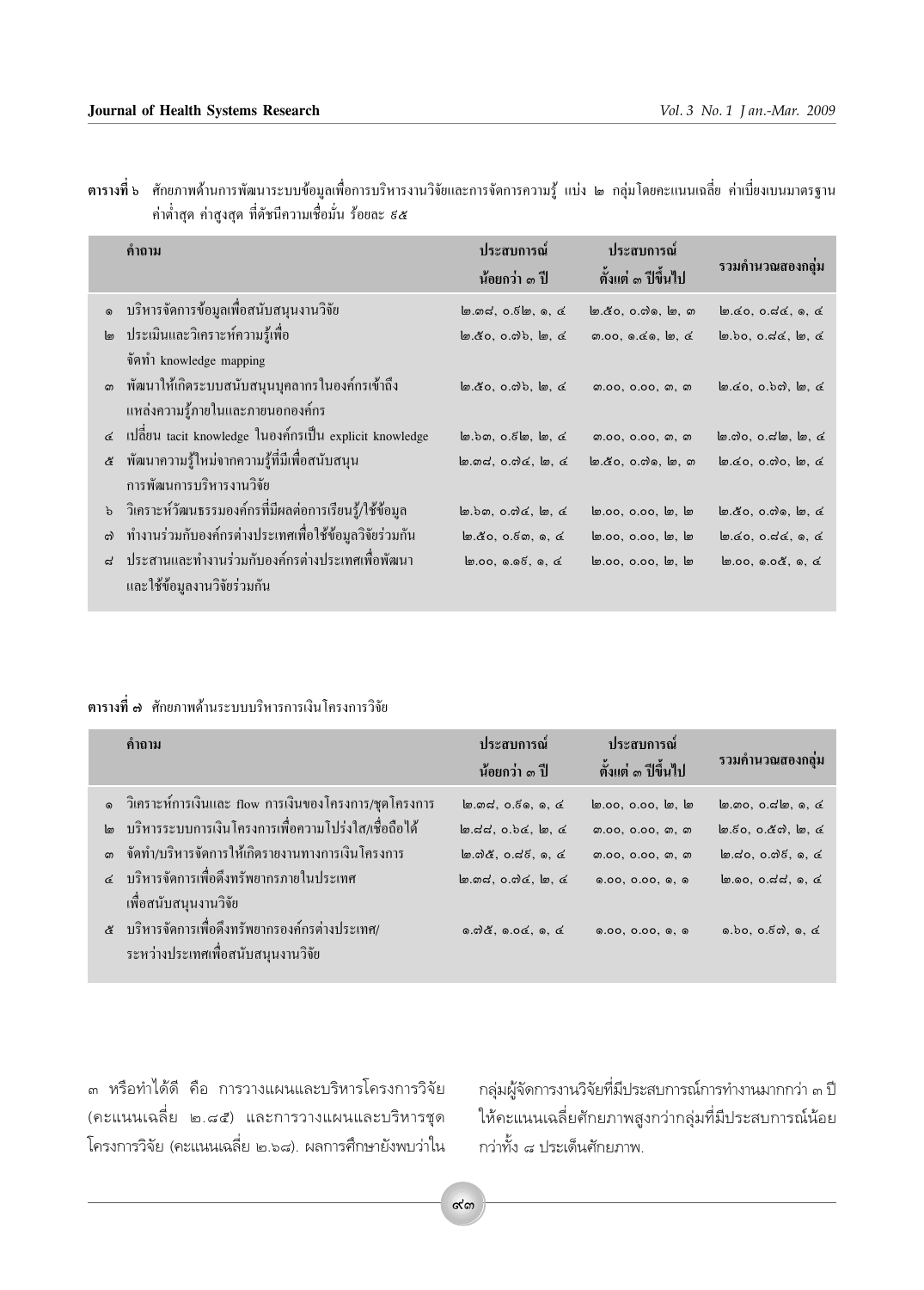วารสารวิจัยระบบสาธารณสข

| ้คำถาม                                                                                                                                                       | ประสบการณ์<br>น้อยกว่า ๑ ปี                                                                                                                          | ประสบการณ์<br>์ ตั้งแต่ ๑ ปีขึ้นไป                                                                                                                                                                               | รวมสองกลม                                                                                                |
|--------------------------------------------------------------------------------------------------------------------------------------------------------------|------------------------------------------------------------------------------------------------------------------------------------------------------|------------------------------------------------------------------------------------------------------------------------------------------------------------------------------------------------------------------|----------------------------------------------------------------------------------------------------------|
| ึด วางแผนเพื่อกำหนดแนวทางการใช้ประโยชน์จากงานวิจัย<br>๒ วางแผนเพื่อกำหนดบุคคล องค์กร ที่อาจมีศักยภาพในการใช้                                                 | $\omega$ . co. $\omega$ , $\omega$ , $\omega$ , co.                                                                                                  | $\omega$ , & o, o, o, o, $\omega$ , $\omega$ , $\omega$ , $\omega$ , $\omega$ , $\omega$ , $\omega$ , $\omega$                                                                                                   |                                                                                                          |
| ประโยชน์จากงานวิจัย นอกเหนือจากผู้ใช้ประโยชน์โดยตรง<br>ี ๑ แสวงหาโอกาสในการใช้ประโยชน์ผลงานวิจัย<br>๔ บริหารให้เกิดการมีส่วนร่วมจากผู้ใช้ประโยชน์จากงานวิจัย | $\omega$ , $\delta$ $\omega$ , $\alpha$ , $\alpha$ , $\alpha$ , $\alpha$<br>$\omega$ , $\delta$ $\omega$ , $\alpha$ , $\alpha$ , $\alpha$ , $\alpha$ | <i>m</i> .oo, o.oo, <i>m</i> , <i>m</i><br><i></i> ລ.oo , o.oo,  ລ,  ລ                                                                                                                                           | $\omega$ . $\omega$ o, o. $\delta$ d, $\omega$ , o<br>$\omega$ . $\omega$ o, o. $\delta$ d, $\omega$ , o |
| ในขั้นตอนสำคัญของการวิจัย<br>ี ๕ เขียนสาระสำคัญผลการวิจัยเพื่อสื่อสารต่อบุคคล                                                                                |                                                                                                                                                      | $\omega$ . $\alpha$ & , $\alpha$ , $\alpha$ , $\alpha$ , $\alpha$ , $\alpha$ , $\alpha$ , $\alpha$ , $\alpha$ , $\alpha$ , $\alpha$ , $\alpha$ , $\alpha$ , $\alpha$ , $\alpha$ , $\alpha$ , $\alpha$ , $\alpha$ |                                                                                                          |
| ้องค์กรภายนอก หรือเพื่อสื่อสาธารณะ<br>ึ่ง กำหนด/เลือกกลไกสื่อสารที่เหมาะสมกับผู้ใช้งานวิจัย                                                                  | $\omega$ . $\alpha$ &, $\alpha$ . $\alpha$ b, $\omega$ , $\omega$<br>lග.ගය , o.ෆ)ය, ඉ, ග                                                             | 0.00, 0.00, 0.00, 0.00                                                                                                                                                                                           | $\omega$ .do, o.bo, $\omega$ , o                                                                         |

ี ตารางที่ ๘ ศักยภาพด้านการบริหารจัดการเพื่อใช้ประโยชน์จากงานวิจัย แบ่ง ๒ กลุ่มโดยคะแนนเฉลี่ย ค่าเบี่ยงเบนมาตรฐาน ค่าต่ำสุด ค่าสูงสุด ที่ ้ดัชนีความเชื่อมั่นร้อยละ ส&

ี ตารางที่ ๕ ศักยภาพด้านการบริหารจัดการทั่วไป แบ่ง ๒ กลุ่ม โดยค่าเฉลี่ย ค่าเบี่ยงเบนมาตรฐาน ค่าต่ำสุด ค่าสูงสุด ที่ดัชนีความเชื่อมั่นร้อยละ ๕๕

|                  | คำถาม                                                     | ประสบการณ์<br>น้อยกว่า ๑ ปี                                       | <u> ประสบการณ์</u><br>์ตั้งแต่ ๑ ปีขึ้นไป | รวมคำนวณสองกลุ่ม                                   |
|------------------|-----------------------------------------------------------|-------------------------------------------------------------------|-------------------------------------------|----------------------------------------------------|
| $\odot$          | ้ กระตุ้นทีมงานให้เกิดการเรียนรู้และพัฒนาการทำงาน         | $\omega$ . co, o. o.), $\omega$ , c                               | <u>b</u> . &o, o.ෆි , b, ෨                | $\omega$ . co, o.oo, $\omega$ , c                  |
| ကြ               | ึกถ้าตัดสินใจในเรื่องที่ซับซ้อนและยากอย่างสมเหตุสมผล      | $\omega$ . $\alpha$ &, o. $\alpha$ o, $\omega$ , o                | lo. &o, o. cdo, lo, on                    | ๒.๗๐, ๐.๖๘, ๒, ๔                                   |
| ை                | ้เป็นผู้นำและบริหารให้เกิดทีมงานที่มีบุคลากรหลากหลาย      | $\omega$ . $\alpha$ &, $\alpha$ . $\alpha$ o, $\omega$ , $\alpha$ | lo. &o, o. ෆු, lo, ග                      | ๒.๗๐, ๐.๖๘, ๒, ๔                                   |
|                  | ๔ ใช้หลักการบริหารเป็นพื้นฐาน/ประยุกต์เพื่อบริหารงานวิจัย | ๒.๖๓, ๐.๗๔, ๒, ๔                                                  | lo. &o. o. oo. lo. o                      | $\omega$ , bo, o. $\omega$ o, $\omega$ , o.        |
| ද්               | ้ติดตาม/เรียนรู้หลักการบริหาร/ความเป็นผู้นำอย่างต่อเนื่อง | $\omega$ . $\omega$ &, o. $\omega$ o, $\omega$ , o                | <u>b, &amp;o, o.do, b, m</u>              | $\omega$ . $\omega$ o, o. $\delta$ d, $\omega$ , o |
| $\mathfrak{b}$   | ิสร้างและรักษาความสัมพันธ์กับบุคคล องค์กรภายนอก           | ග. හරි, o.ෆ්o,  හ, c                                              | <i>ရ</i> .oo, o.oo, <i>ရ</i> , ၈          |                                                    |
|                  | ใช้เครื่องมือเพื่อการวิเคราะห์ stakeholders               | 0.55, 0.55, 0, 0                                                  | <u>ெ</u> .00, 0.00, ๒, ๒                  | 0.50, 0.55, 0, 0.                                  |
| ದ                | ใช้เครื่องมือเพื่อทำ foresight                            | 0.50, 0.05, 0.0                                                   | lo.00, 0.00, lo, lo                       | 0.00, 0.50, 0.00                                   |
| $\tilde{\kappa}$ | ใช้เครื่องมือเพื่อสร้าง scenarios                         | $0.\overline{b}0, 0.0\overline{b}, 0.0$                           | ๒.๐๐, ๑.๔๑, ๑, ๓                          | 0.000, 0.00, 0, 0.00                               |
|                  | ำเริหารจัดการความเสี่ยง                                   | $\omega$ . $\omega$ , $\omega$ . $\delta$ , $\omega$ , $\alpha$   | ๑.๕๐, ๐.๗๑, ๑, ๒                          | $\omega$ .00, 0.5 $\alpha$ , 0, $\alpha$           |

# วิจารณ์

ที่ผ่านมา มีความสับสนเรื่องบทบาทผู้จัดการงานวิจัยและ นักวิจัยค่อนข้างมาก. ส่วนหนึ่งเกิดจากผู้จัดการงานวิจัยส่วน ใหญ่มีพื้นฐานทางด้านวิชาการมาจากการฝึกอบรมเพื่อเป็นนัก วิจัย มีแนวโน้มสนใจและมีประสบการณ์การทำงานวิจัยมากกว่า (กลุ่มตัวอย่างที่มีประสบการณ์การจัดการงานวิจัยมากกว่า ๕ ปีมีเพียง ๑ คน) และยังไม่มีการฝึกอบรมเฉพาะสำหรับผู้ จัดการงานวิจัย. การพัฒนาผู้จัดการงานวิจัยส่วนใหญ่มาจาก การแลกเปลี่ยนเรียนรู้ และการเปลี่ยนความรู้ที่ฝังในบุคคล. ่ ภายในองค์กรเป็นความรู้ที่แสดงออกมาได้ชัดเจน<sup>(๑)</sup> โดยมี องค์กรที่มีบทบาทสำคัญคือสำนักงานกองทุนสนับสนุนการวิจัย และสถาบันวิจัยระบบสาธารณสุข.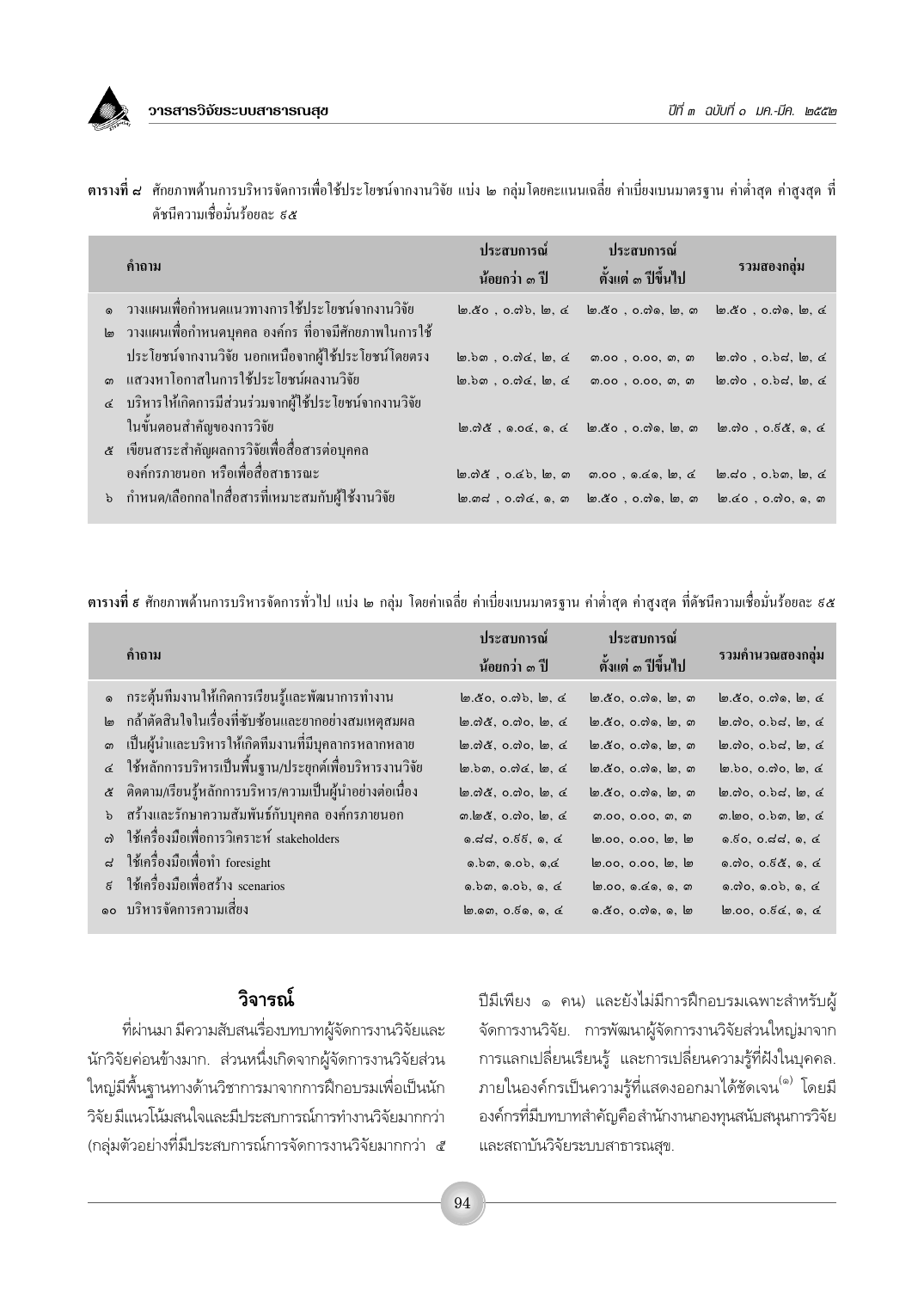การกำหนดเกณฑ์ให้คะแนนการประเมินตนเองตาม ้ความสามารถในการ "ทำ" กิจกรรมแต่ละประเด็น ทำให้ผล การประเมินตนเองอาจมีความสัมพันธ์กับบทบาทผู้จัดการงาน ้วิจัย ณ ขณะประเมิน. ทั้งนี้จะเห็นได้ว่า ศักยภาพเฉพาะที่ผู้ ้จัดการงานวิจัยประเมินว่าตนเองสามารถทำได้ดี-ดีมาก จะ เกี่ยวข้องกับการพัฒนาโครงการวิจัย ซึ่งเป็นบทบาทส่วนใหญ่ ของผู้จัดการงานวิจัยในปัจจุบัน.ขณะที่บทบาทในระดับกว้างขึ้น ่ พบว่าผู้จัดการงานวิจัยยังมีศักยภาพน้อย เช่น การพัฒนาและ บริหารชดโครงการวิจัย การบริหารเพื่อดึงทรัพยากรจากต่าง ประเทศสนับสนุนการวิจัย และที่สำคัญแต่อาจไม่ค่อยนึกถึง คือ การพัฒนาศักยภาพในระบบวิจัยสุขภาพ และศักยภาพการ วิเคราะห์องค์กร

์ศักยภาพในด้านการบริหารจัดการทั่วไป ที่มีประเด็น ย่อยที่ผู้จัดการงานวิจัยประเมินว่าไม่สามารถทำได้ เนื่องจากมี การกำหนดประเด็นย่อยที่เกี่ยวข้องเครื่องมือที่ยังไม่คุ้นเคย และแพร่หลายเป็นส่วนหนึ่งของการประเมิน เช่น เครื่องมือใน การวิเคราะห์ผู้มีส่วนได้เสีย, เครื่องมือในการสร้างฉากทัศน์, เครื่องมือในการมองอนาคต. การบริหารจัดการความเสี่ยง.

แม้ว่า การศึกษาครั้งนี้ได้ช่วยทำให้กรอบบทบาทและ ์ศักยภาพผู้จัดการงานวิจัยมีความชัดเจนขึ้น แต่ยังมีข้อจำกัด ในการนำกรอบการประเมินศักยภาพไปใช้งานที่กว้างขึ้น เช่น การนำไปใช้ประเมินศักยภาพที่ขาดอย่ เนื่องจากกรอบเครื่อง มือไม่ได้มีการทดสอบความเที่ยงตรง และความน่าเชื่อถือ รวมทั้งจำนวนกลุ่มตัวอย่างที่ใช้มีน้อย (๒๐ ราย).

## สรุปและข้อเสนอแนะ

้ ปัจจุบันมีการศึกษาเกี่ยวข้องกับการจัดการงานวิจัยและผู้ จัดการงานวิจัยค่อนข้างน้อย การพัฒนาความรู้และศักยภาพ ้ด้านนี้ของระบบวิจัยสุขภาพไทยจึงค่อนข้างจำกัด และขาดการ วางแผนพัฒนาอย่างเป็นระบบ. การศึกษาครั้งนี้จึงเป็นจุดเริ่ม ต้นของการค้นหาความรู้เพื่อเป็นพื้นฐานสำหรับการพัฒนา ศักยภาพการจัดการวิจัยระบบสุขภาพในระยะต่อไป.

การประเมินศักยภาพด้วยตนเองแทนการประเมินโดย ้บุคคลภายนอกที่ใช้ในการศึกษาครั้งนี้ เป็นแนวทางที่เหมาะ

สำหรับการพัฒนามากกว่าการใช้เพื่อประเมินผลงาน เพราะ เป็นการสร้างความตระหนักและแรงผลักดันให้เกิดการพัฒนา ที่มาจากภายในของแต่ละบุคคล<sup>(๑,๒)</sup>. วัตถุประสงค์ของการ ประเมินศักยภาพจึงควรมีความชัดเจนตั้งแต่เริ่มแรก และ สื่อสารให้ผู้เกี่ยวข้องโดยเฉพาะผู้ถูกประเมินให้มีความเข้าใจ ตรงกัน เพื่อให้เกิดการประเมินที่สอดคล้องมากที่สุด.

้อย่างไรก็ดี ศักยภาพผ้จัดการงานวิจัยตามกรอบการ ประเมินที่พัฒนาขึ้น ยังต้องการการพัฒนาและแก้ไขปรับปรุง ต่อไป เนื่องจากกล่มตัวอย่างมีขนาดน้อยและกรอบเครื่องมือ ยังไม่มีการทดสอบความเที่ยงตรงและความน่าเชื่อถือ. นอกจากนั้น การพัฒนากรอบเครื่องมือประเมินศักยภาพใน ระยะต่อไป อาจจำเป็นต้องแบ่งมากกว่า ๑ ระดับ\* ตามระดับ ความรู้และความสามารถที่แตกต่างกัน เพื่อจะนำไปสู่การมอบ หมายภารกิจที่แตกต่างกัน สอดคล้องกับระดับความรู้และ ความสามารถ รวมถึงการนำวิธีวิจัยเชิงคุณภาพมาใช้เพื่อเพิ่ม เสริมความน่าเชื่อถือของข้อมล.

# กิตติกรรมประกาศ

องค์การอนามัยโลกภูมิภาคเอเชียตะวันออกเฉียงใต้ได้ ให้การสนับสนุนการจัดประชุมเชิงปฏิบัติการเรื่อง การจัดการ งานวิจัยที่เมืองบาหลี ประเทศอินโดนีเซียวันที่ ๓-๖ มิถุนายน ๒๕๕๑ และสนับสนุนผู้จัดการงานวิจัยของสถาบันวิจัยระบบ สาธารณสุขเข้าร่วมการประชุมและแลกเปลี่ยนประสบการณ์ ในการประชุม นอกจากนี้ยังสนับสนุนงบประมาณเพื่อดำเนิน การต่อเนื่องหลังการประชุมเชิงปฏิบัติการดังกล่าว.

นายแพทย์สมศักดิ์ ชุณหรัศมิ์ เลขาธิการมูลนิธิ สาธารณสุขแห่งชาติได้กรุณาเป็นที่ปรึกษาเกี่ยวกับการจัดการ งานวิจัย และการพัฒนาศักยภาพการจัดการงานวิจัยระบบ สุขภาพด้วยดีตลอดมา.

<sup>\*</sup>ในทฤษฎีบริหารงานบุคคลจะแบ่งศักยภาพเป็นอย่างน้อย ๑ ระคับคือ ๑) ระดับให้การช่วยเหลือ : สามารถดำเนินกิจกรรมที่จำเป็น, ๒) ระดับ วารสาร: สามารถจัดการ ควบคุมกำกับ กิจกรรมที่เกี่ยวข้องทั้งหมด, และ ๑) ระคับก้าวหน้า: สามารถพัฒนา กำหนดทิศทาง จัคการ ควบคุมกำกับกิจกรรมที่เกี่ยวข้องทั้งหมด.